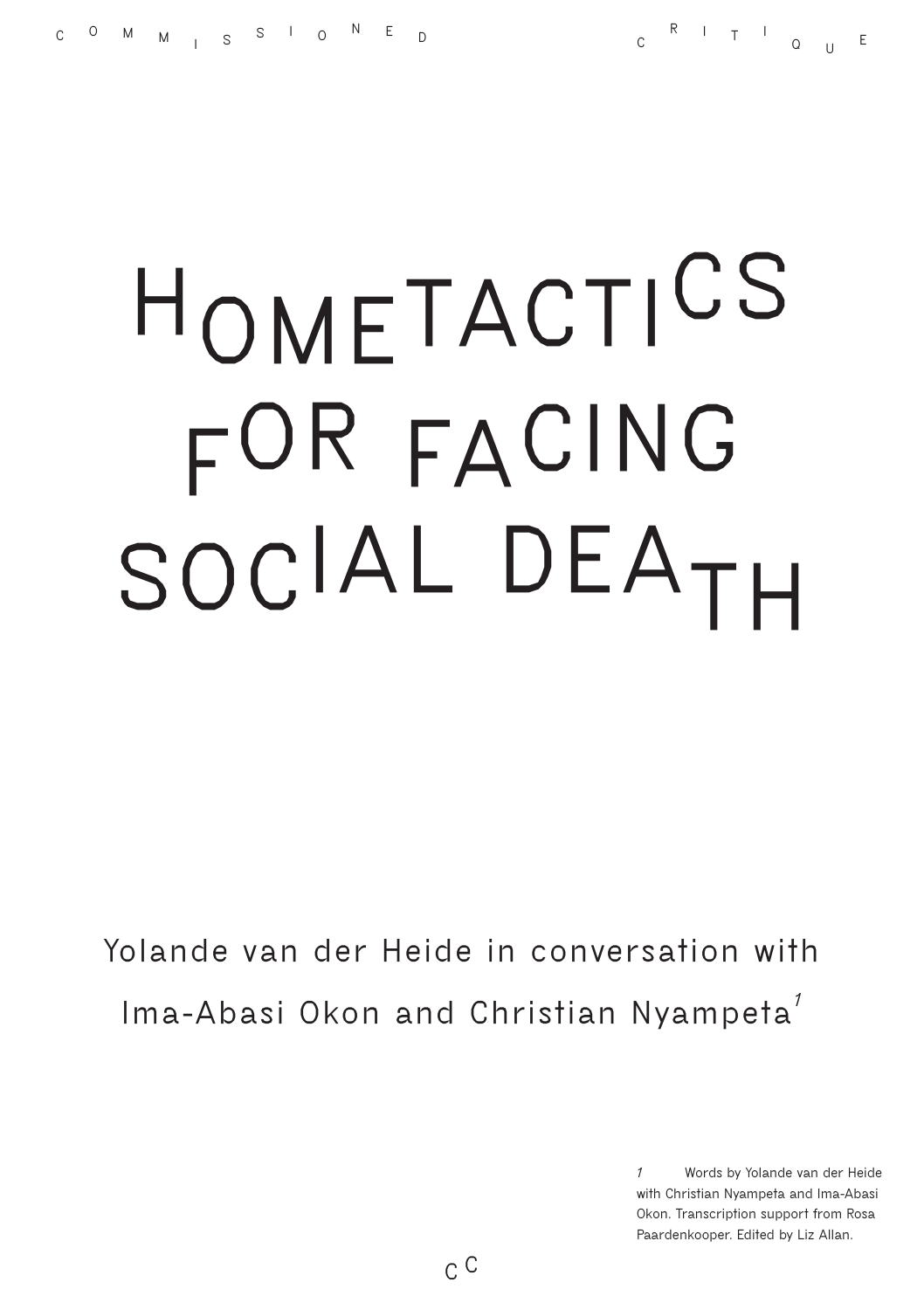What does it mean to listen? Moreover, how does the exercise and practice of listening factor into the decolonial project as a whole – and further, as the editors of this edition have prompted – the project of inclusion or diversity in an art academy? Where does this leave us when we understand the immensity and downright impossibility of achieving the aims of the decolonial project? Artist, educator and comrade Ima-Abasi Okon would further challenge whether, given the business of visual art – with its investment and maintenance of the image vis-à-vis capitalism – the image can be rescued from the holds of coloniality.

Decolonising calls for the creation of new configurations of knowledge and power through messy processes, a challenge that curator, educator and artist Gabi Ngcobo brought to us last summer through her edition of the Berlin Biennale: *We Don't Need Another Hero*. Decolonising begins with a process of facing oneself, she continues, rather than beginning outside of our ourselves, in order for us to come to terms with the lifetime of inherited norms that we have internalised and which have been propagated by the very structures that one is trying to evade and undo. This way, perhaps, we may begin to listen and hear how we are respectively influenced by our oppressions, how we recreate and continue colonial legacies. Drawing from Frantz Fanon, Ngcobo points to the messiness of this process, "decolonisation [i]s a program of complete disorder that cannot come as a result of […] a friendly understanding if each

of us does not start with the man [sic] in the mirror".*<sup>2</sup>*

In a different context, studying a victim of US police gun violence: Diamond Reynolds as depicted in the work *Autoportrait* (2017) by artists Luke Willis Thompson,

*2* **Ella Krivanek, 'Interview with Gabi Ngcobo', in:** *On Curating* **41, 2019. Accessed through: [http://www.](http://www.on-curating.org/issue-41-reader/interview-with-gabi-ngcobo.html#) [on-curating.org/issue-41-reader/](http://www.on-curating.org/issue-41-reader/interview-with-gabi-ngcobo.html#) [interview-with-gabi-ngcobo.html#.](http://www.on-curating.org/issue-41-reader/interview-with-gabi-ngcobo.html#) XRmcbS2B3OQ.**

academic, author and co-initiator of the Practicing Refusal Collective, Tina Campt asks, "Why is it so discomforting to have to listen to what we are seeing, and in doing

*3* **Tina Campt, 'Black visuality and the practice of refusal' in:**  *Women & Performance***, February 25, 2019. Accessed through: [https://](https://www.womenandperformance.org/ampersand/29-1/campt) [www.womenandperformance.org/](https://www.womenandperformance.org/ampersand/29-1/campt) [ampersand/29-1/campt.](https://www.womenandperformance.org/ampersand/29-1/campt)** so, to be accountable to the affective labor of connecting across her quiet to engage that which exceeds words?"*<sup>3</sup>* Campt is describing her experience with *Autoportrait* as exhibited in Gabi Ngcobo's Berlin Biennale. Thompson's polarising work depicts a silent and arresting Diamond Reynolds, whom we have come to know through her

worldwide livestream of the violent death of her partner Philando Castile at the hands of the American law enforcement in Minnesota.*<sup>4</sup>* A tale that rings true, even from the distance of Amsterdam where I, like many of us, have come to know it well as part and parcel of the American (and global) project to disavow and discard black life so carelessly. As such, facing oneself leads to owning up to how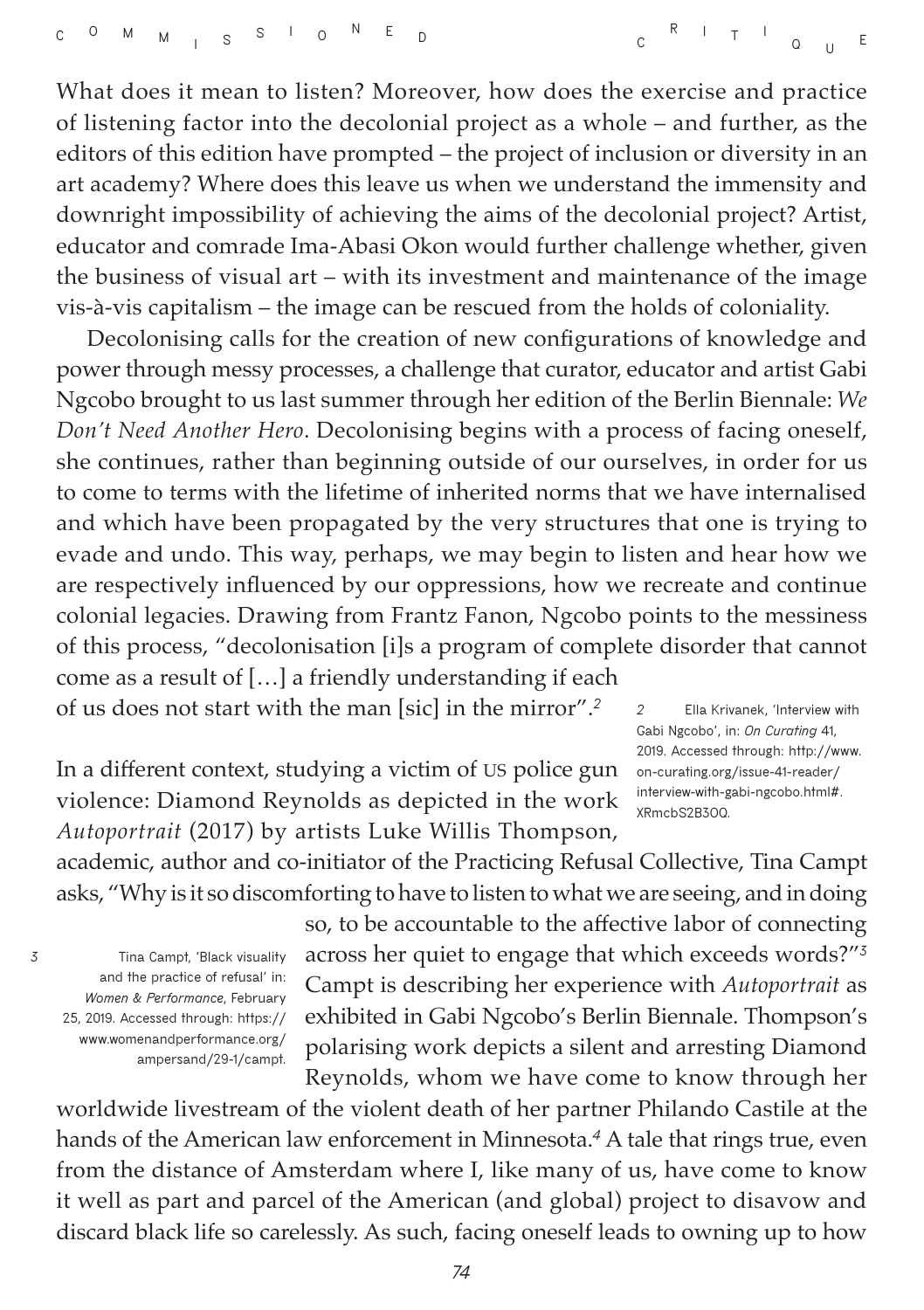**subject to a lot of debate. Celebrated on the one hand for restoring a sense of**  one is implicated in Reynold's unspeakable story, seeing oneself is the antidote to disavowal.

Not to equate the two violences that are a direct result of racism, but reading Campt's rendition of her complicating encounter with *Autoportait* as part of her *Listening* 

*5* **Tina Campt presented the lecture 'Prelude to a New Black Gaze at Take a Walk on the Wild Side: Fabulating Alternative Imaginaries in Art and Life', as part of the Gerrit Rietveld Academie Studium Generale in March 2019, see: https:// rietveldacademie.nl/nl/page/396/ studium-generale-rietveld-academie.** *to Images* project<sup>5</sup> recalls something much closer to home, namely the 2017 Dutch summer in which a celebration for Zanele Muholi's blockbuster-like presentation at the Stedelijk Museum Amsterdam was marred by footage posted

on social media of the assault by an Airbnb owner against Muholi's collaborator Siba Nkumi, who alleged Nkumi had over-stayed after checkout time. Muholi's presence in Amsterdam was also stained by the bigoted

*6* **The group commented in the Volkskrant national paper that "the visitor was supposed to be interested in the lazy spins of a spoiled slut, just because she is from South Africa, is lesbian and black." Translation from Dutch by the author. Haro Kraak, 'Gerrit Rietveld Academie annuleert Kirac-debat vanwege 'racistische en seksistische uitspraken'', in:** *De Volkskrant***, 6 February 2018. Accessed through: [https://www.volkskrant.nl/](https://www.volkskrant.nl/cultuur-media/gerrit-rietveld-academie-annuleert-kirac-debat-vanwege-racis) [cultuur-media/gerrit-rietveld-acade](https://www.volkskrant.nl/cultuur-media/gerrit-rietveld-academie-annuleert-kirac-debat-vanwege-racis)[mie-annuleert-kirac-debat-vanwege-rac](https://www.volkskrant.nl/cultuur-media/gerrit-rietveld-academie-annuleert-kirac-debat-vanwege-racis)[istische-en-seksistische-uitspraken~](https://www.volkskrant.nl/cultuur-media/gerrit-rietveld-academie-annuleert-kirac-debat-vanwege-racis) [b72e41ec/.](https://www.volkskrant.nl/cultuur-media/gerrit-rietveld-academie-annuleert-kirac-debat-vanwege-racis)** contest that Keeping it Real Art Critics (KIRAC) held around her exhibition *<sup>6</sup>* and a subsequent debacle with Gerrit Rietveld Academie, which ultimately revealed the administration's lack of protocol and position when met with clear cases of discrimination masked as free speech. This is also the grounds on which the Unsettling Rietveld / Sandberg diversity committee

was installed in 2018.*<sup>7</sup>*

*7* **See: [https://unsettling-rietveld](https://unsettling-rietveldsandberg.net/)[sandberg.net/](https://unsettling-rietveldsandberg.net/).**

**<sup>R</sup> <sup>I</sup> <sup>T</sup> <sup>I</sup>**

**<sup>Q</sup> <sup>U</sup> <sup>E</sup>**

*4* **Ibid. Thomson's piece has been** 

**dignity and humanity to the representation of Reynolds and severely challenged on the other hand, since Thompson's nomination for the 2018 Turner prize, as an appropriating project that aestheticizes Black American trauma. Tina Campt offers a reading of** *Autoportrait* **in terms of relationality and adjacency – the notion of feeling across difference, feeling with and through another in the absence of touch alluding to the idea that an understanding of black life, visuality and resolve needn't come exclusively from black subjects. This is furthered by the fact that as a New Zealander of Fijian heritage, Thompson has identified as a black artist albeit not of the African Diaspora. Campt positions this claim as a position "in a place of adjacency rather than identity with the forms of anti-black violence his piece so poignantly evokes" Campt (note 3), p. 85.**

All of this is occurring in a country that has yet to find a language to address its colonial past (and present), or is still in its fair beginnings. Gloria Wekker's 2016 book *White Innocence* – in which she analyses Dutch

culture through its cultural archive to arrive at "the passionate denial of racial discrimination and colonial violence and its coexistence with aggressive racism and xenophobia" – is arguably a marker for this lag. These racist instances – regardless of where you stand on Thompson's piece – force us to reflect on our positions in relation to the events, and to question how we are implicated in global anti-blackness. Who, having listened, bears the burden of action?

For example, Thompson's piece – and at its best – implicates us all in the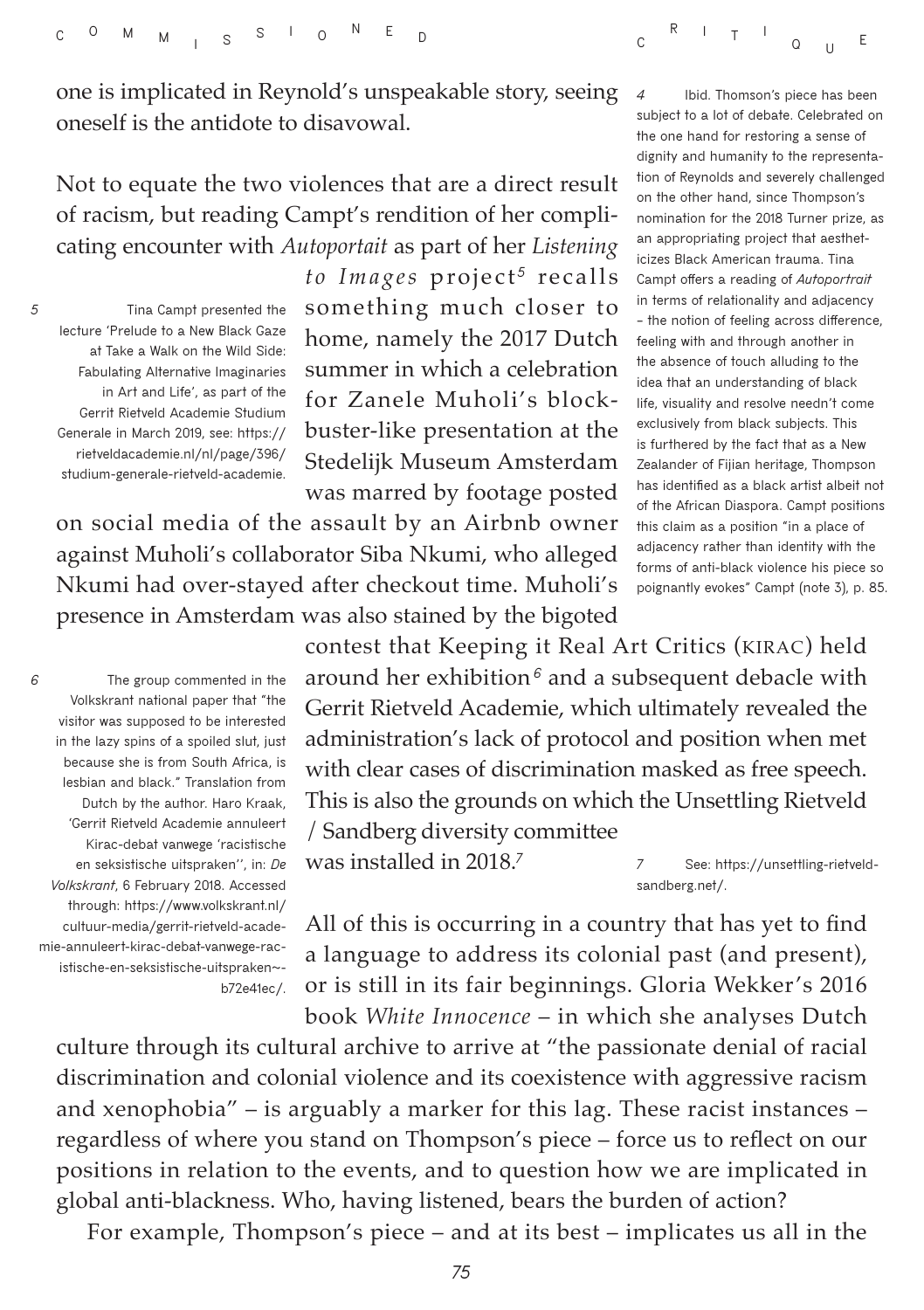decolonial project, which includes facing up to the unspeakable (the affective labour that Campt encourages that we do). In doing so, *Autoportrait* also bends time by exhuming a life once had, and points to all of our proximate and distant inactions the same way that Muholi's stoic self-portraits might capture us, dare us to look, listen, and bear the consequences. For once you know the severity of the unspeakable thing, inaction is complacency.

The insidious conditions, latent with the racism and xenophobia that Wekker's project situates, in and around the academy, also thus inform the conditions and contexts in which people of colour actively working against various oppressions are invited to teach at the Sandberg Instituut; a question which the diversity committee and programme Unsettling Rietveld/Sandberg is also addressing in their quest to make both the bachelor and the master

programmes radically inclusive.*<sup>8</sup>* What does it thus also mean for the invited to speak in a context that does not yet have language for their past or tools to address how it infects the present? And what does it mean to give space whilst the structure struggles to take care (or take account for the affective labour of connecting

*8* **See the programme led by colleagues Judith Leysner (coordinator of the MA Fine Arts) and until recently Clare Butcher (now curator at Toronto Biennale, 2019) here: [https://](https://rietveldacademie.nl/en/page/9481/unsettling-rietveld-sandberg) [rietveldacademie.nl/en/page/9481/](https://rietveldacademie.nl/en/page/9481/unsettling-rietveld-sandberg) [unsettling-rietveld-sandberg.](https://rietveldacademie.nl/en/page/9481/unsettling-rietveld-sandberg)**

across a quiet to engage) for the very people it puts on the line. What is left then is for the invited to refuse the given conditions, in order to do their own thing.

What follows are excerpts from an exchange with artist educators Christian Nyampeta and Ima-Abasi Okon on sustainable ways of knowledge-making as to affect the academy's structures, staff and students; the experience of not being *at home*; biography as a form of self-reflection; using biography (facing oneself) as a way of doing the affective labour involved in the wider and interpersonal decolonial project; a critique of capitalism through Blackness, pointing at the interdependency of colonialism and capitalism; and ultimately a discussion on how we might unlearn our worldly habits to tend to the earth, a discussion on hometactic economies as a response to surviving social death exacerbated by climate crisis.

```
CHRISTIAN NYAMPETA, ' STRANGERS A T HOME '
21MAY
2019
```
**Y** I want to hear your elaboration on why two hours is a sweet spot for guest teaching. I think this limited time opens so much up, including which sites you choose to commit to. I wanted to ask you to reflect on your Radical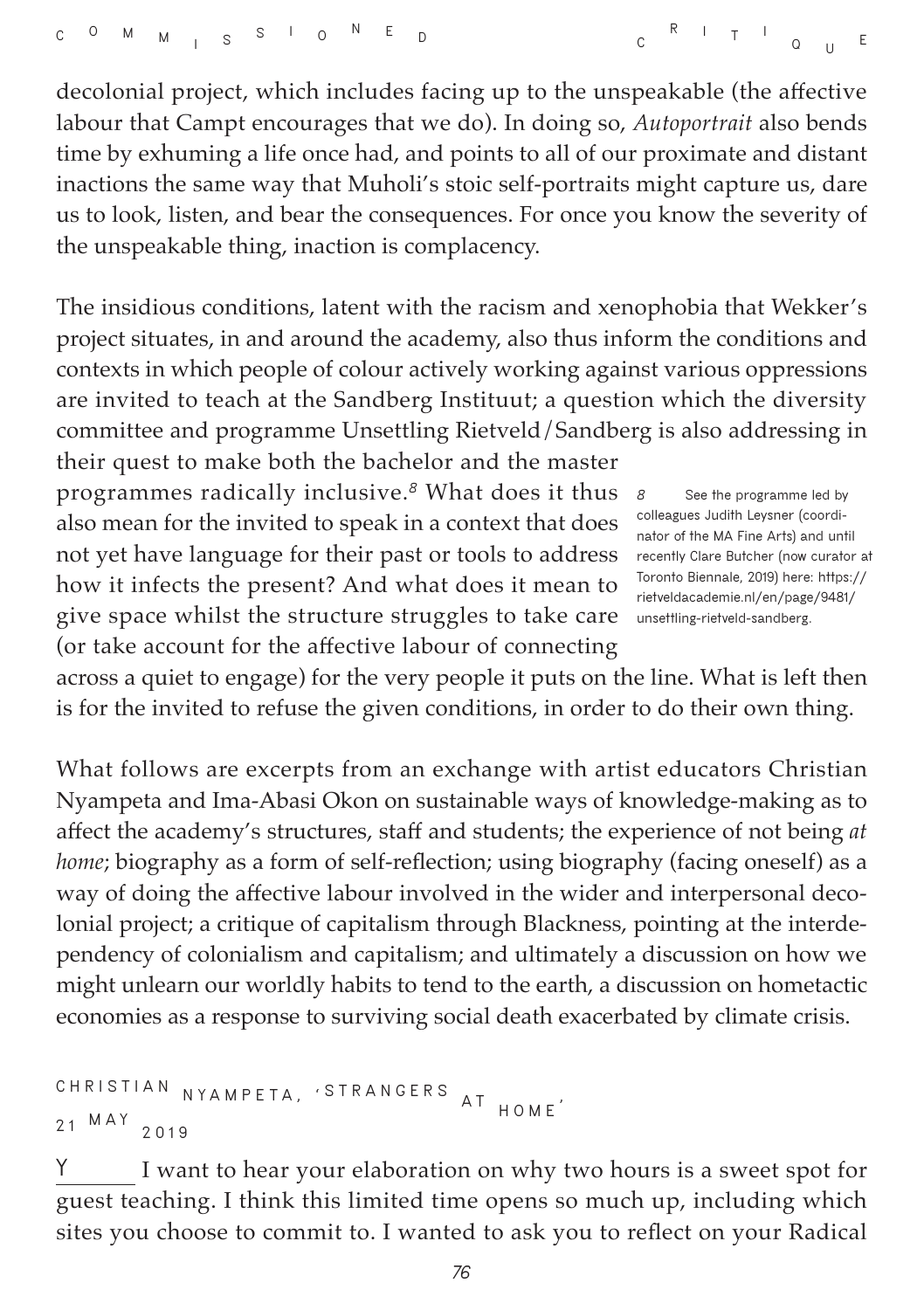*9* **The Radical Cut-Up MA ran from 2017-2019. See: [https://sandberg.nl/](https://sandberg.nl/temporary-programme-radical-cut-up) [temporary-programme-radical-cut-up.](https://sandberg.nl/temporary-programme-radical-cut-up)**

Cut-Up time, and hone down on these ideal hours.*<sup>9</sup>*

**C** The work we did there was to read a text that is in progress, called 'Strangers at Home'. First of all, when the invitation came I was simply measuring whether I wanted to go or not. I think the invitation came in last August or so, and I was in Rwanda, working there at the former Nile Polytechnic of Applied Arts in Huye, with philosopher Isaïe Nzeyimana. We were in the middle of the programme I was organising for the *Another Roadmap for Arts Education,<sup>10</sup>* so I was thinking about what it would mean to appear at the Radical Cut-Up programme in the month of May, which was new to me, whilst I was also wondering what it means to propose a programme at the tail end of the academic year for a group of students who are, to my understanding, already overstimulated depending on how the courses are organised.

I guess the Radical Cut-Up programme might be organised with what I had learned from my time in Rwanda. I didn't know, but it seemed like a programme that sees a lot of visiting faculty members and maybe one or two actual fulltime staff members. So, I wondered if this was really the most obvious model to work and teach in? Sometimes I wonder if that's fair to the students, and my primary worry is how such knowledge gets retained within the school. Could it be very different if I, as a visiting lecturer, would be teaching the staff instead of the students? Teaching those who have contracts with the school so that whatever takes place can also be transmitted to the future students at a much slower pace and in a more sustainable way in terms of making knowledge?

**Y** I wanted to ask you more about 'The Strangers at Home' text, its biographical mode whereby you are kind of reporting on your own life – I recognised this at

[…]

*10 Another Roadmap for Arts Education* **is an association of educators, artists, and researchers working in 23 cities around the world. It was initiated by the Institute for Artistic Education, at the Zurich University of the Arts (ZHdK). The network works towards art education as an engaged practice in museums, cultural institutions, educational centres and grass-roots organisations. It views arts education as deeply embedded in social and political contexts – but also as a possibility to question and transform the social. One of the aims of**  *Another Roadmap School* **is to undertake a comparative study of the histories of art education from the perspectives of regional contexts. To this point, the network is organised in clusters, formed through localised working groups. At the level of the African continent, working groups present in Rwanda in August 2018 included delegates from Keleketla! Library and Wits School of Arts (University of the Witwatersrand), who compose the Johannesburg Working Group; the Kampala Working Group in Uganda, operating at Nagenda International Academy of Art & Design (NIAAD); the Nyanza Working Group in Rwanda, which I convene in collaboration with Isaïe Nzeyimana, operating from the former Nile Source Polytechnic of Applied Arts (NSPA); the Maseru Working Group in Lesotho, at Ba re e ne re Literature Festival; and the Cairo Working Group in Egypt, hosted by the Contemporary Image Collective (CIC). In 2018, the Nyanza Working Group organised the international meeting of Another Roadmap School. Further attending this international meeting were working groups from Barcelona/Donosti/Madrid, Bogota, Cuernavaca, Geneva/Zurich, Helsinki, London, Puerto Rico, Quito, Toronto and Vienna. The meeting was structured through a workweek, exhibition, site visits and a public programme, focusing on the presentation of collective research on the history of arts education in the localities of each of the working groups. Another aspect of the meeting was to discuss and to deliberate on the future structures of the organisation of Another Roadmap School itself. See: <https://another-roadmap.net/>.**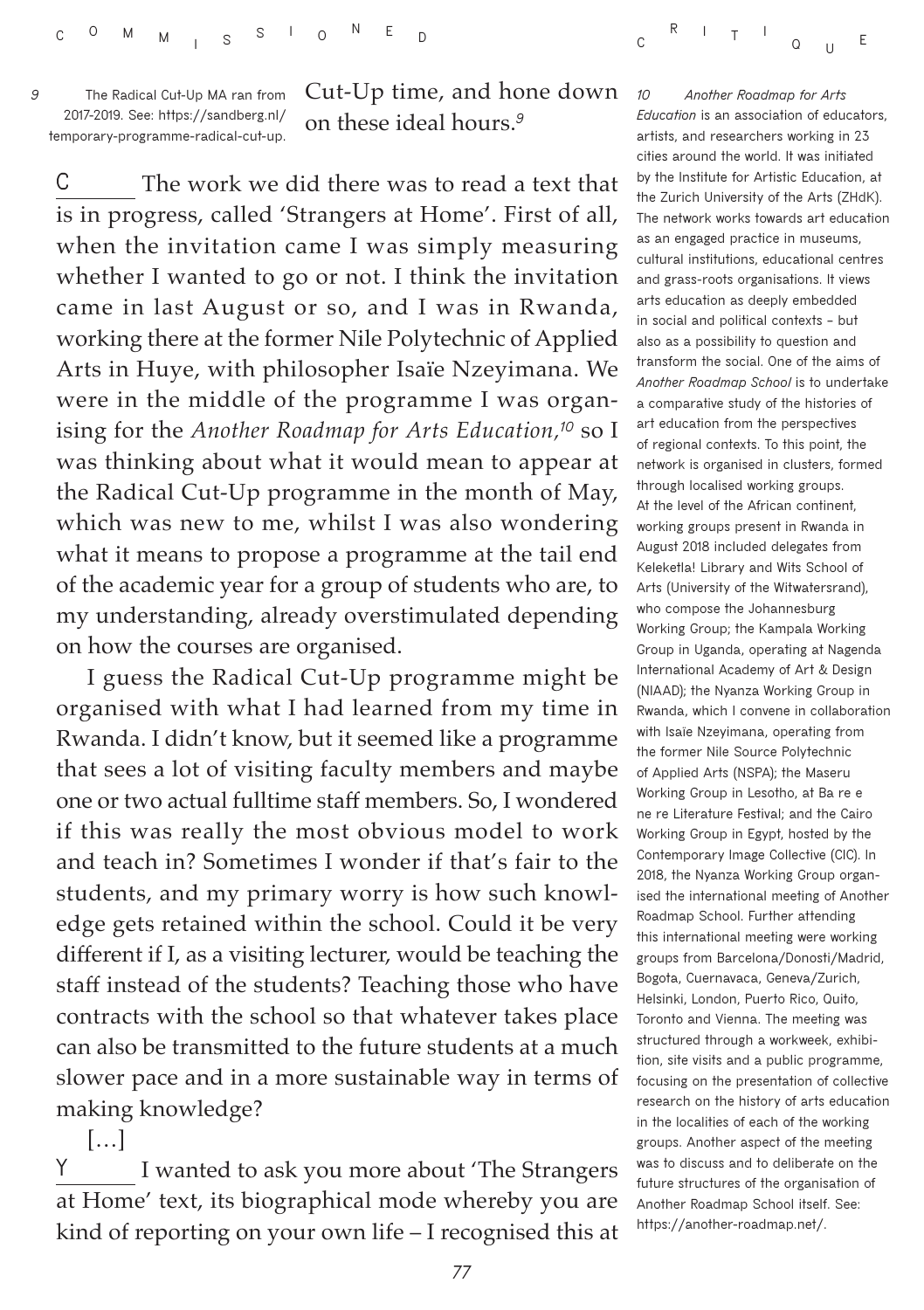your presentation at NEVERNEVERLAND too, which I think is new to your practice. Elements of your biography, identity exploration, or maybe a less topical way of putting it is the quest of finding one's place in the world, seep into your presentation and become a form of report. In this, a film may tell a tale of a journey that is taken by you and your companions, and in turn you report or you share this with a readership or audience, and that reporting also has an element of reflection or analysis as you screen and present the project. Is putting a biography and report together a conscious thing?

**C** Right, I hadn't thought about it in this way, but yes, I think I tend to benefit the most from approaches that work in this way. The reason is, on the one hand, there is something at stake. And it is a way of avoiding simplified generalisations, because I feel like it is really important to state it. Yet this is not a form of making bare or performing suffering in front of the public, but it is simply to start from that which we know, that which is really our own. And I feel this approach is really very liberating too, because I would not know what moves someone else if I refused to tend to my own shortcomings. I feel it is important to also study or analyse ourselves in whatever way that we are comfortable with, and then make work and open it up from there. It is a model really, of working and thinking that takes responsibility for our own actions and contributions in a wider frame. So, I feel that without an element of biography, which is not to say it is exclusively about myself, things can be a little bit vague. I guess that is also one of the benefits of working as an artist, because you can actually talk about yourself and then somehow abandon this and move to something bigger. And I feel that in a space of what we call 'public' discourse it is much harder to do so. It is more difficult to craft a method that allows you first to situate yourself and then open that up as some kind of receptacle or a vessel of hospitality.

## **HOME TACTIC ECONOMIES , IMA-ABASI OKON SATURDAY, JUNE 1 , 2019**

**Y** I have been thinking about Christian's practice in relation to how you have described moments when institutions want you to perform your blackness, in order for them to tick the diversity box – as if to have done the actual work. And how, in fact, it is more accurate to understand and address black oppression or colonialism through the context of the capitalist project.

**I** True! If you understand capitalism then you understand that it is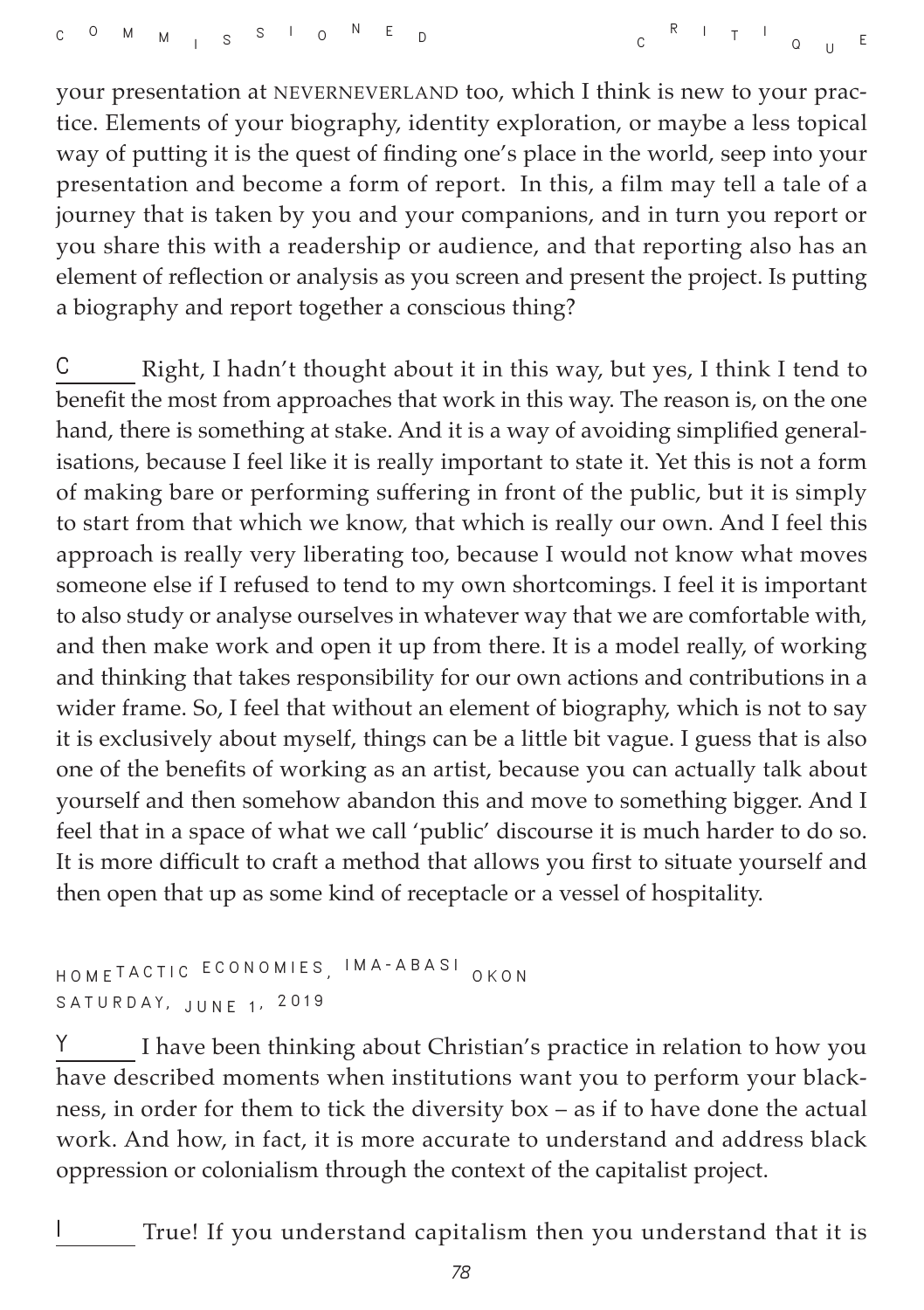racialised. So, by talking about these other things in a removed way makes no sense to me. We need to actually scale the conversation up as opposed to scaling it down and making it a micro thing. Because the macro, global and structural thing is actually the problem, which we need to talk about. The reason why institutions are the way that they are is because they are plugged into the system of capitalism so you can't decolonise the institution if you don't take away capitalism. If I deal with the latter, then the former will go away. The relation of race to capitalism is not as foregrounded as it should be. Slavery is a capitalist project. Primitive accumulation is a capitalist project, and it's still reverberating. The goal is always to convert a group of people into a free labour force and so what happens is, as an example, the centre sends a telegram announcing an opportunity. Which is a ruse for a more nefarious hidden agenda. The need of an exploitable workforce, which is also what I feel is happening under the current cry for diversity in the arts and beyond. You can map this as a reoccurring model! This is why focusing on just a reading list is futile. A reading list is not my biggest problem.

**Y** Scholar Rizvana Bradley, who was with us at Casco Art Institute: Working for the Commons a few days back, spoke about a lot of things, but to speak of a

*11* **More about the study lines at Casco Art Institute: Working for the Commons can be found here: [https://](https://www.casco.art/en/studylines) [www.casco.art/en/studylines.](https://www.casco.art/en/studylines)** few her core question in the *Poetics of Living* study trajectory at Casco Art Institute, together with my colleague Staci Bu Shea*<sup>11</sup>* is: "What does it mean to live? And what does it mean to think about what it means to live?" I understand her double-barrelled question in terms of what it means to

survive, and what it means to have the space to think about survival.

In order to do that, there is a requisite to have this space, which means there is a requisite to have time. But currently, time, unfortunately, comes from money, which would mean you would need that first to have that freedom.

**Y** What I wanted to get to is that Rizvana has arrived at the conclusion that it's not possible to live in the world – or for her / our subjectivity to exist in the world – for the very reasons that you have pointed out. So, she's gone back or leaped forward to thinking about the difference between earth and the world, in order to find a space of being closer to the earth, as informed by Moten and Harney's text 'Base Faith' (2017) in which they talk about the qualitative difference between the world and the earth; and how diasporic black people already perhaps know about this difference.*<sup>12</sup> 12* **Fred Moten and Stefano Harney, 'Base Faith', in** *e-flux* **#86, November 2017. Accessed through: [https://www.e](https://www.e-flux.com/journal/86/162888/base-faith/)[flux.com/journal/86/162888/base-faith/.](https://www.e-flux.com/journal/86/162888/base-faith/)**

*79*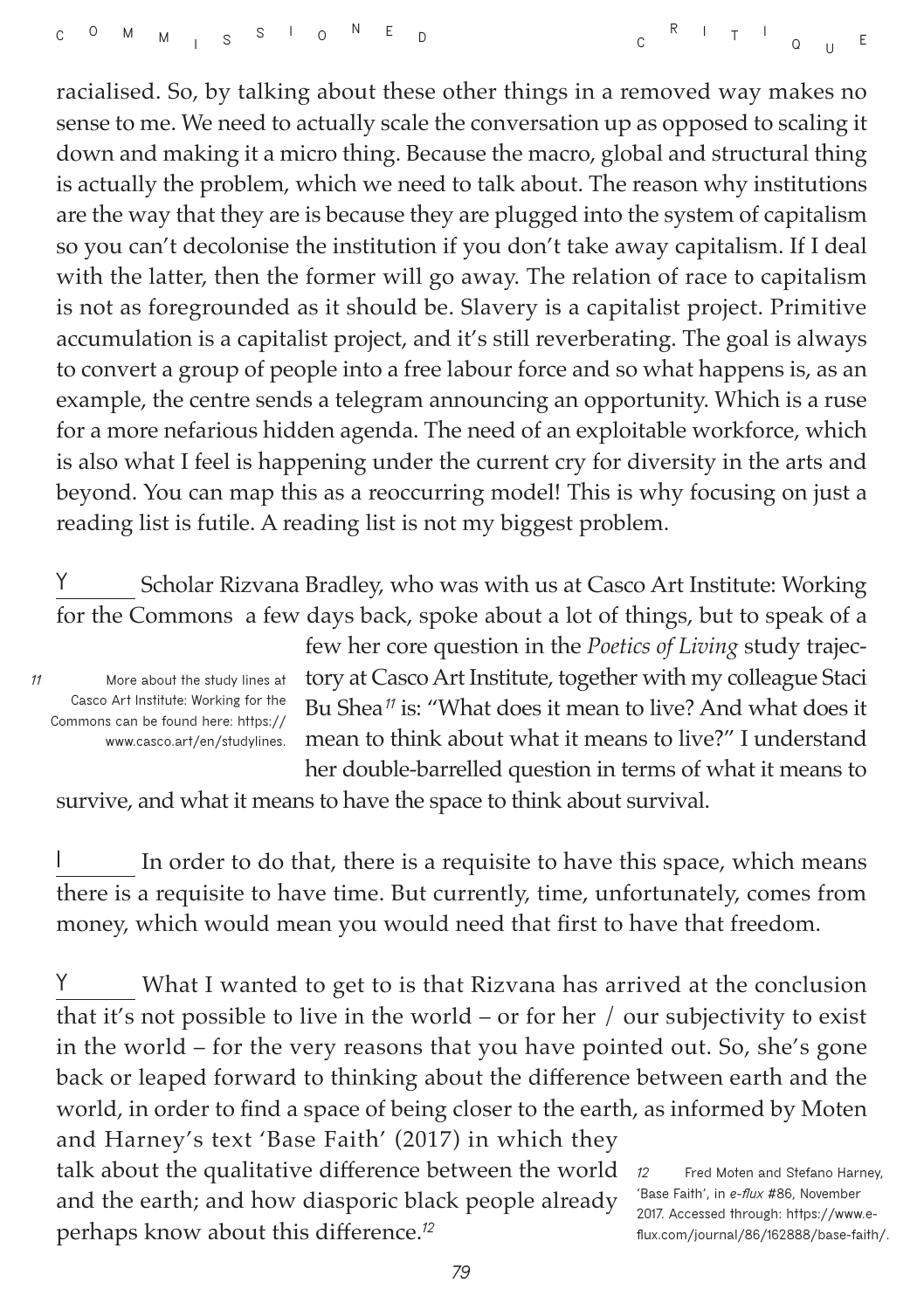This led me to think about climate crisis. I wonder if a way of surviving together might be to better relate to the earth and think about these ten years – as warned by the UN intergovernmental climate change panel ICCP – for global warming to be kept to a maximum of 1.5 ºC, beyond which the risks of drought, floods, extreme heat, poverty and so on will increase. Yet the question of climate crisis is often stuck in white space in my experience, and that is a whiteness that does not recognise its connection to colonialism. So how we can make this discussion more open is something I'm wondering about.

**I** But you can't to some degree, because global warming is a white problem in that it is a by-product of whiteness. Mariana Ortega is a Latina, queer feminist writer who talks from that space. She's interested in phenomenology

*13* **Mariana Ortega 'Hometactics: Self-Mapping, Belonging, and the Home Question', in: Emily S. Lee (ed.)** *Living Alterities: Phenomenology, Embodiment, and Race***, Albany, NY: SUNY Press, 2014.** 

and ways of being from the margins. My introductory essay to her work was 'Hometactics: Self-Mapping and the Home Question'*<sup>13</sup>* and I'm interested in this term because it's the answer to 'how do you live in social death?' which comes back to capitalism as a surplus

value. How do you create surplus value as a commodity that talks back? Anyone that's not white, cis-gender and more, was put to work as a commodity. What's interesting – which is also why we have to look at capitalism through Blackness – is that we've done this miracle thing whereby the commodity actually and factually talks back. The issue with climate is that there is an over-determination of the world from a humanistic point of view. We overdetermined, forced even, the Earth into a form of world-making (not earth-making) project that privileges human beings. And we already know that the human-being category doesn't include all of us. Everyone who is left out of this is made into a commodity. If we look into the experience of this commodity, which also talks and thinks back, we have the answers to deal with this thing.

[…]

For example, women who are fiscally-disadvantaged organise themselves in a way whereby they take turns caring for each other's children whilst each one goes to work. So that would be a *hometactic*. In a specific context, access to health and childcare is not available for many different reasons. Perhaps these women are undocumented, whereby movement as such is restricted to this liminal space, and so they have to think again about how to survive and what this looks like. It is this type of strategy that is available which we have to join forces with, not just 'tap into.'

Similarly, things that I have experienced with my own family: my parents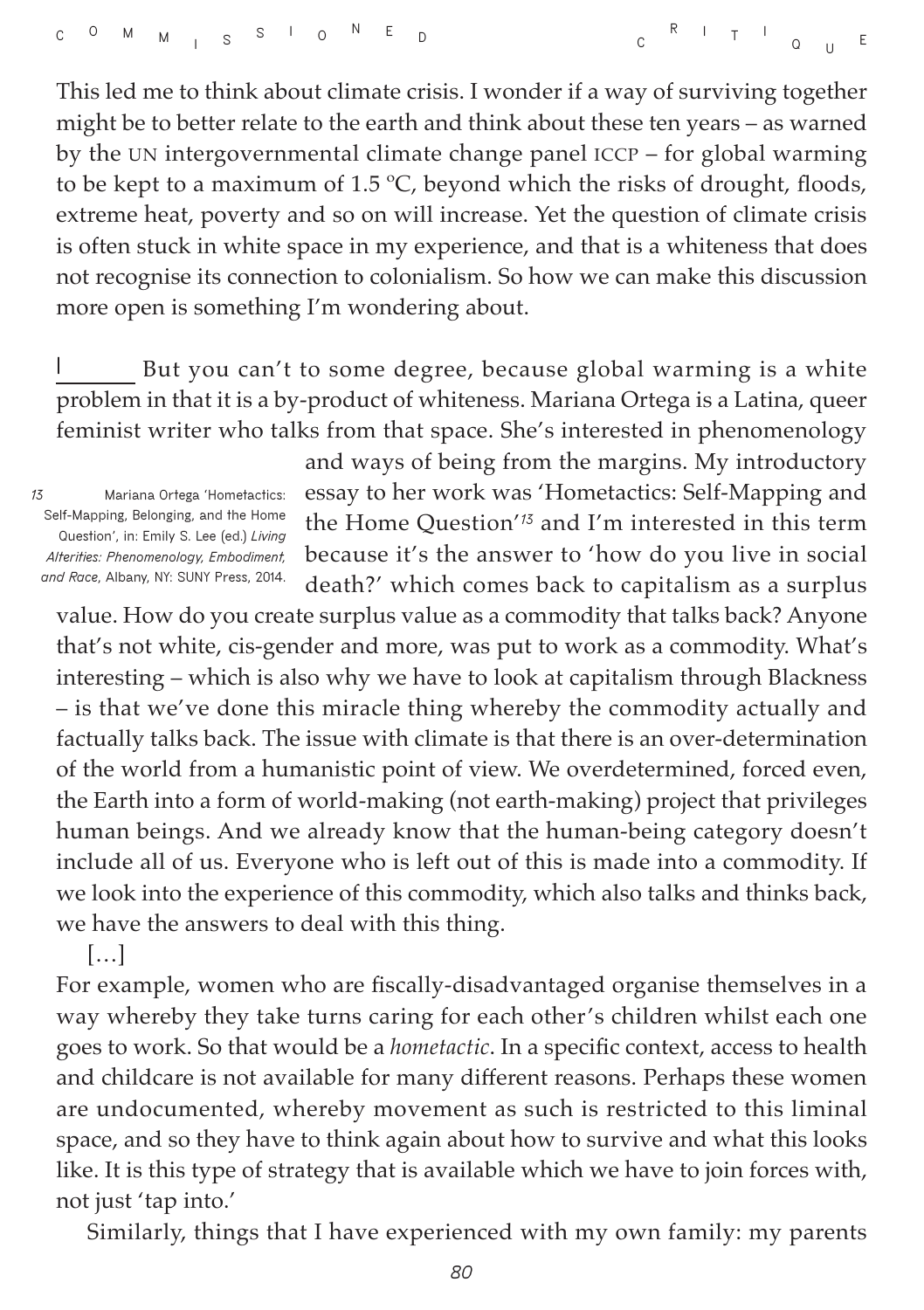bought a six-seater table, but in the hallway of their home they have a stack of about forty plastic chairs. As if they already know that they are always going to have more than what this rigid system has decided is enough. They're always already prepared for the excess. A welcomed one.

**Y** Is this the motif with the plastic garden chairs in the work *Parables for the BLAZER: Mahalia's EXISTENCEandEXISTENTS-HyPE Fragrant Stacking Balm (306. HAL)* (2018), or *Radical Hospitality in the a-n-t-i-c-i-p-a-t-o-r-y* (2018), where you've stacked them up high?

**I** Yes, those plastic chairs were borrowed from the church that I attend, various family members, and a catering company. We all entered an agreement because of a need for this item. Whenever someone needed chairs they either came to the gallery space to collect or sent a van. As a result, the 'stack' constantly moved up and down, which then meant that the gallery had to administer this which in turn affected their working hours. The work in the end was not a fixed product but unstable, in flux. And the reason why it was is because it was tied to a *hometactic* economy.

**Y** How do you think we can instigate 'hometactics' into the academy? Especially given the lack of people of colour within the staff or in administrative positions?

**I** Without getting tired? Without immediate changes, that you may not see? Without constantly repeating yourself? Without coming up against do-gooders who think their history of good-doing makes them exempt from

*14* **María Lugones,** *Pilgrimages/ Peregrinajes: Theorizing Coalition Against Multiple Oppressions***, Lanham: Rowman & Littlefield, 2003.** 

being racist? I am still working that out. But, employing Lugones once again, it requires the tactical-strategy of the 'hanger-out'.*<sup>14</sup>*

**MONDAY, JULY 1, <sup>2019</sup>**

Parts of the conversations that did not make it to

the above edit pertain to palliative care*<sup>15</sup>* for the unthought or subaltern. That is: "What does palliative care look like for social debt?" A question that Ima-Abasi Okon fed to Christian Nyampeta in preparation for his interview with Saidiya Hartman, who is incidentally also Tina Campt's co-conspirator in the Practicing *15* **The care administered in hospitals for people with life-limiting diseases.**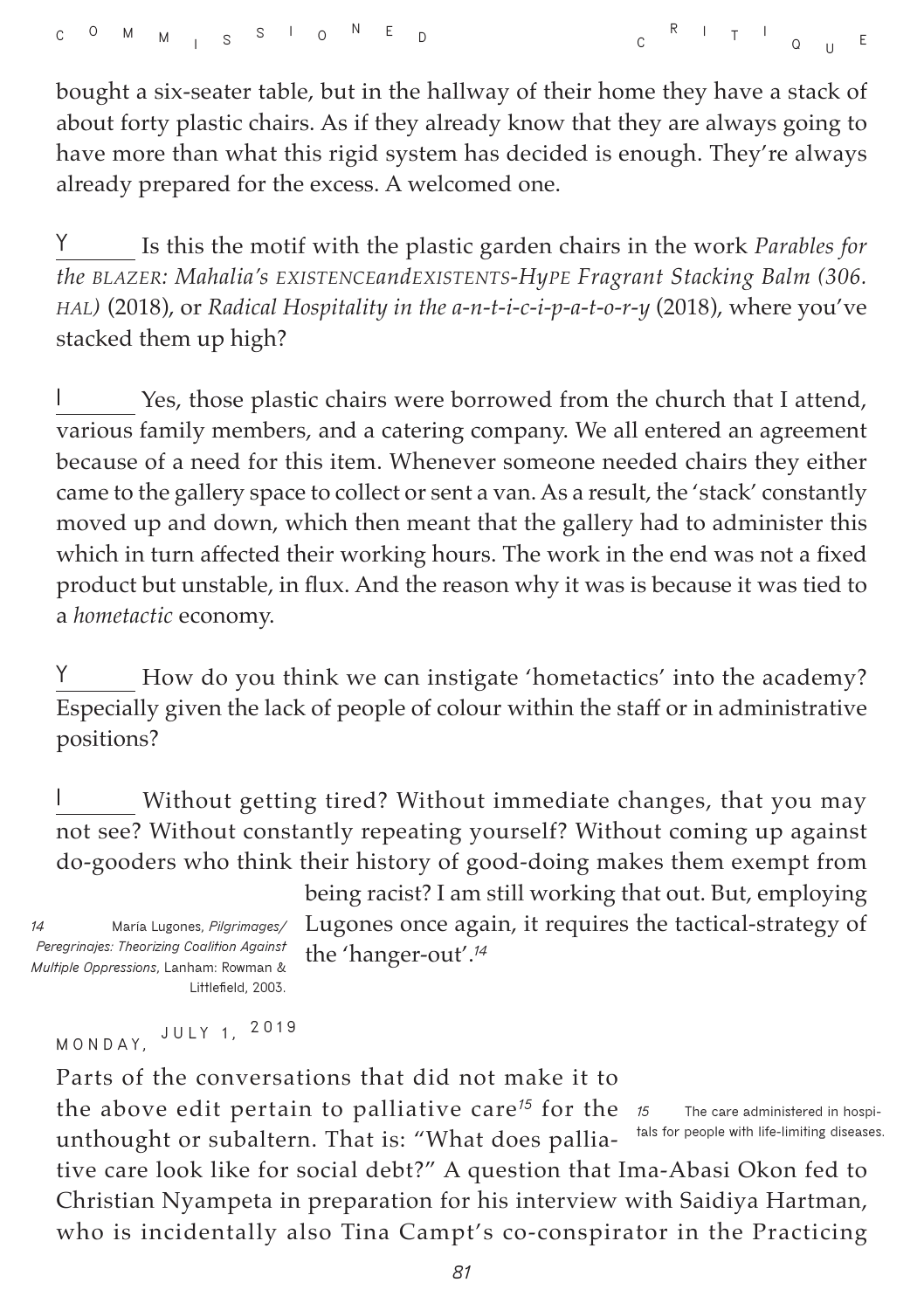Refusal Collective.*<sup>16</sup>* To perhaps further contextualise the immensity of Ima's question: at this point, the International Institute for Social History has reported

*17* **'Slavery generated 5% of Dutch GDP in the 1770s, researchers say', in:**  *Dutchnews***, June 26, 2019. Accessed through: [https://www.dutchnews.nl/](https://www.dutchnews.nl/news/2019/06/slavery-generated-5-of-dutch-gdp-in-the-1770s-researchers-say/) [news/2019/06/slavery-generated-5-of](https://www.dutchnews.nl/news/2019/06/slavery-generated-5-of-dutch-gdp-in-the-1770s-researchers-say/)[dutch-gdp-in-the-1770s-researchers-say/.](https://www.dutchnews.nl/news/2019/06/slavery-generated-5-of-dutch-gdp-in-the-1770s-researchers-say/)** that "as a whole, slavery generated some 5.2% of the Netherlands' GDP".*<sup>17</sup>* Which, for measure, compares to the 6.2% that is currently generated by the Rotterdam

port, amongst the biggest in the world. I pile on and demand: Have you seen Fred Moten's talk at Woodbine, New York? Towards the end of the video footage found on YouTube he half-jokingly recalls a

> conversation with a student who asked: "are you basically

*16* **Christian Nyampeta visited professor Saidiya V. Hartman at her office located at the Philosophy Department of Columbia University in New York on June 26th 2019, to stage an interview that takes as a starting point the apparent and the latent visuality – that is the imagery included and that left out – of Hartman's recent volume,** *Wayward Lives and Beautiful Experiments: Intimate Histories of Social Upheavals* **(London/ New York: W. W. Norton & Company, 2019). For this occasion, Nyampeta had asked colleagues to address a question to Hartman, and these colleagues include Ima-Abasi Okon. The dialogue is due to be published in** *Guernica Magazine***, New York, October 2019 Issue, in "Miscellaneous Files", a monthly column conceived and edited by writer Mary Wang.**

**<sup>R</sup> <sup>I</sup> <sup>T</sup> <sup>I</sup>**

**<sup>Q</sup> <sup>U</sup> <sup>E</sup>**

*18* **'A Conversation with Fred Moten 12/02/18', published on December 3, 2018 by Woodbine NYC. Accessed through: [https://www.youtube.com/](https://www.youtube.com/watch?v=I6b5N_u7Ebs) [watch?v=I6b5N\\_u7Ebs.](https://www.youtube.com/watch?v=I6b5N_u7Ebs)**

telling me that black folks have to save the world?"*<sup>18</sup>* Moten affirms and elaborates that it is indeed up to poor, black, brown, queer, trans people and so on, and

that ideally "the condition of possibility under which we would be able to share that burden would be if the other people that constructed themselves around the denial that they also bare that burden decided to own up to the fact that they also bear that burden," which may not happen but this is the earth that we have, and is the state of things. This is precisely what is haunting in lieu of climate crisis, in that talking about the world's end is by no means hyperbolic. So we would do well to learn from those who have precisely lived after an end, be that slavery, forced mass migration, and the disavowals of marginalised people, for they have also been brewing hometactics.

In the context of the Sandberg Instituut, we can perhaps begin to question which hometactics apply. Conjuring Frantz Fanon, Gabi Ngcobo anchors decoloniality in self-reflection to face up to how one is implicated, Christian Nyampeta's biographical model sits parallel to that. He points to biography as a mere starting point to situate oneself in order to create a vessel and receptacle for hosting. A space perhaps in which more hometactics (pertaining to art) can brew. There is also the transfer of these knowledges in a less precarious way, and perhaps this is possible through staff that can commit to sites more permanently. This may avoid the performance of diversity as opposed to a structural uptake of it, not just using reading lists as diversionary tactics but addressing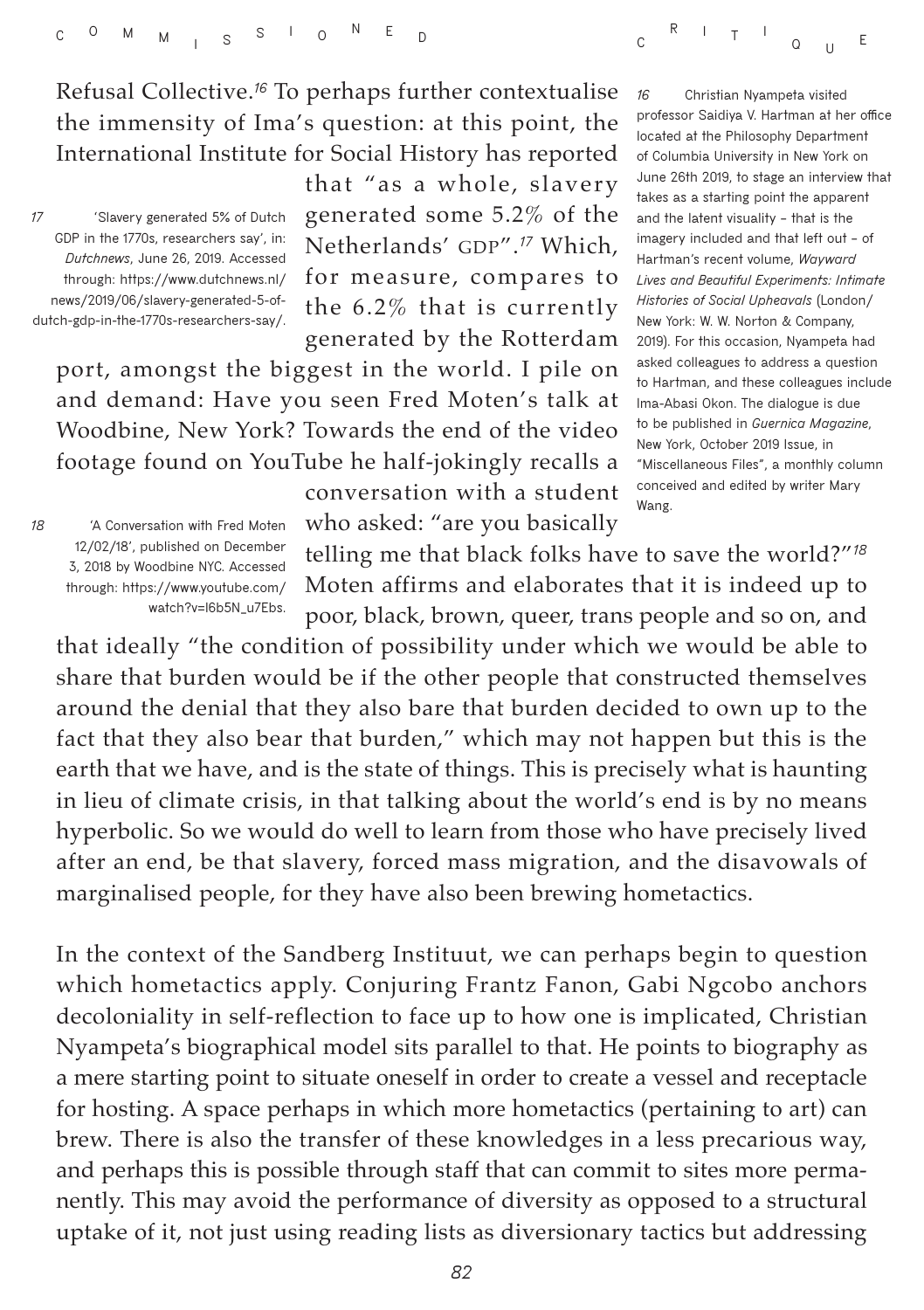the problems at large too. Which is to call for an analysis of who constitutes the teaching staff, and how many marginalised groups have further been marginalised by an administrative structure? How to invite them into a supportive, non-token environment and avoid repeating cycles of violence? These are by no means solutions but the beginnings of life practices.

Yolande van der Heide is deputy director at Casco Art Institute: Working for the Commons, where she began as an intern in 2008, and worked as producer to many project exhibitions including the Grand Domestic Revolution 2009-2012. She is co-editor to several books published with Casco including *365 Days of Invisible Work* (2017) and *Unlearning Exercises: Art Organisations as Sites for Unlearning* (2018). She is faculty member at the Dutch Art Institute, Roaming Academy (see Southern Wave); and is thesis advisor in the Fine Arts department of the Sandberg Instituut, Amsterdam.

Ima-Abasi Okon lives and works between London and Amsterdam. Selected exhibitions include: *Infinite Slippage: nonRepugnant Insolvencies T!-a!-r!-r!-y!-i!-n!-g! as Hand Claps of M's Hard'Loved'Flesh [I'M irreducibly-undone because] – Quantum Leanage-Complex-Dub, Chisenhale Gallery, London* (2019)*; The Weather Garden: Anne Hardy curates the Arts Council Collection*, Towner Art Gallery, Eastbourne; *Sur* — [MIX-USE COMMODITY] — *plus,*  Kingsgate Project Space, London; *Parables for the BLAZER: Mahalia's EXCISTENCEandEXISTENTS-HyPE fragrant stacking balm (306.HAL),* Plaza Plaza, London; *13th Dak'Art Biennale*, Dakar, Senegal; *There's something in the conversation that is more interesting than the finality of (a title),* The Showroom, London (all 2018).

In 2018, she was awarded both the Nigel Greenwood Research Prize and the Summer Residency at Hospitalfield, Scotland. She is currently participating in the residency programme at Rijksakademie voor Beeldende Kunsten, Amsterdam. Okon holds a post as 1st Year Leader (Senior Lecturer) at the BA Illustration and Visual Media, London College of Communication, UAL, UK and has held various full and part-time posts across Foundation, BA and MA at Central Saint Martins, London College of Communication and Winchester College of Art between 2008 and 2015.

Christian Nyampeta's ongoing activities in art, design, and theory include the convening of a roaming programme of exhibitions, screenings and lyrical performances concerned with monuments and translation. Current solo exhibitions include *École du soir* at SculptureCenter in New York, *A Flower Garden of All Kinds of Loveliness Without Sorrow* at the Museum of Contemporary Art GfZK in Leipzig, co-commissioned with Contour Biennale 9 in Mechelen, and co-produced with Kunstenfestivaldesarts, Brussels, and Perdu Amsterdam. Other current exhibitions include at Bamako Encounters Photography Biennale 12, at 5th Ural Industrial Biennial of Contemporary Art, at Tensta konsthall, and recently at IMA Brisbane, Dakar Biennale Dak'Art 2018, at Camden Arts Centre, and at the 11th Gwangju Biennial in 2016. Nyampeta convenes the Nyanza Working Group of Another Roadmap School Africa Cluster. He also runs *Radius*, an online and occasionally inhabitable radio station, and he is completing a PhD in Visual Cultures at Goldsmiths, University of London. He was awarded The Art Prize Future of Europe 2019.